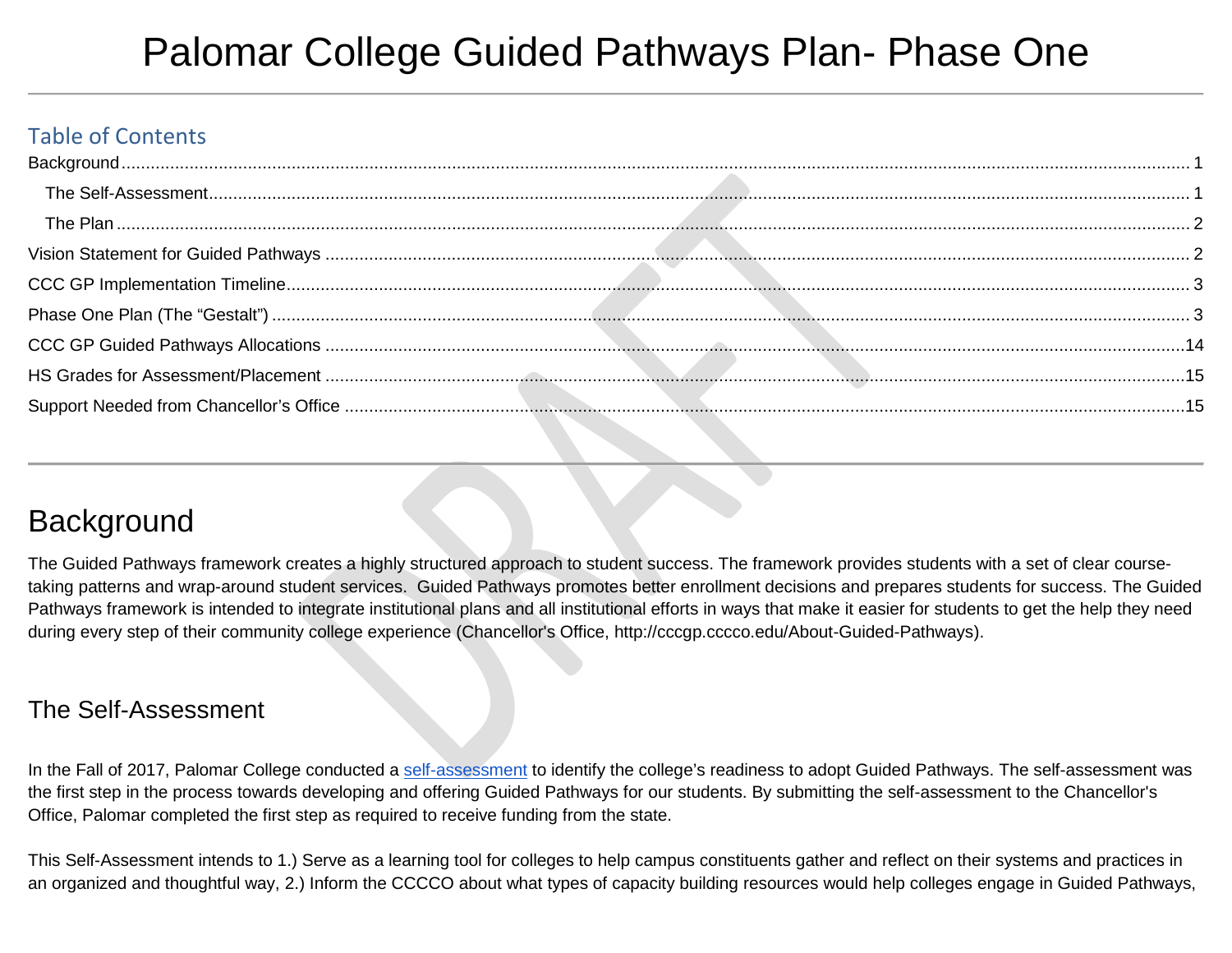3.) Provide an aggregate picture of college Guided Pathway processes with regards to inquiry, design, and implementation of key elements and how they are progressing over time. (Chancellor's Office, [http://cccgp.cccco.edu/Portals/0/uploads/GP/Info\\_GP\\_Assessment\\_Tool\\_2017.pdf\)](http://cccgp.cccco.edu/Portals/0/uploads/GP/Info_GP_Assessment_Tool_2017.pdf).

The aggregate picture includes 14 elements that the Chancellor's Office provided for self evaluations to determine how much progress we have made on Guided Pathways prior to doing the assessment. The team rated Palomar College overall as an Early Adoption college (stage 2 out of 5) in terms of our progress for Guided Pathways. The assessment tool was then approved by our various constituent groups, signed by the faculty senate, Vice President of Instruction, the President, and the Governing Board. It was then shared with the Guided Pathways Team who created the Guided Pathways Plan.

#### <span id="page-1-0"></span>The Plan

The Guided Pathways Team is composed of Faculty, Staff, Administrators, and a student. The team met for several days in January of 2018 to put together this plan. Palomar's goal, per the Chancellor's Office directive, is to implement the plan over a five year period and move the college from Early Adoption to a full scale Guided Pathways Plan.

Palomar College recognizes the diversity of our students' educational goals. Many of our students wish to move through our system efficiently, get the courses they need to transfer or obtain a career in a reasonable time frame. Our current system has many roadblocks for these students. Palomar is developing and adopting the guided pathways framework to improve our current practices and to support students.

#### <span id="page-1-1"></span>Vision Statement for Guided Pathways

Guided Pathways provides all students with clear course-taking patterns that promote efficient enrollment decisions and prepare students for future success.

Palomar College will:

- Offer efficient and flexible course taking patterns to meet education and career goals.
- Help students in discovering, clarifying, and choosing pathways.
- Provide support to help students navigate their path.
- Ensure a quality learning environment and facilitate meaningful relationships to support student success.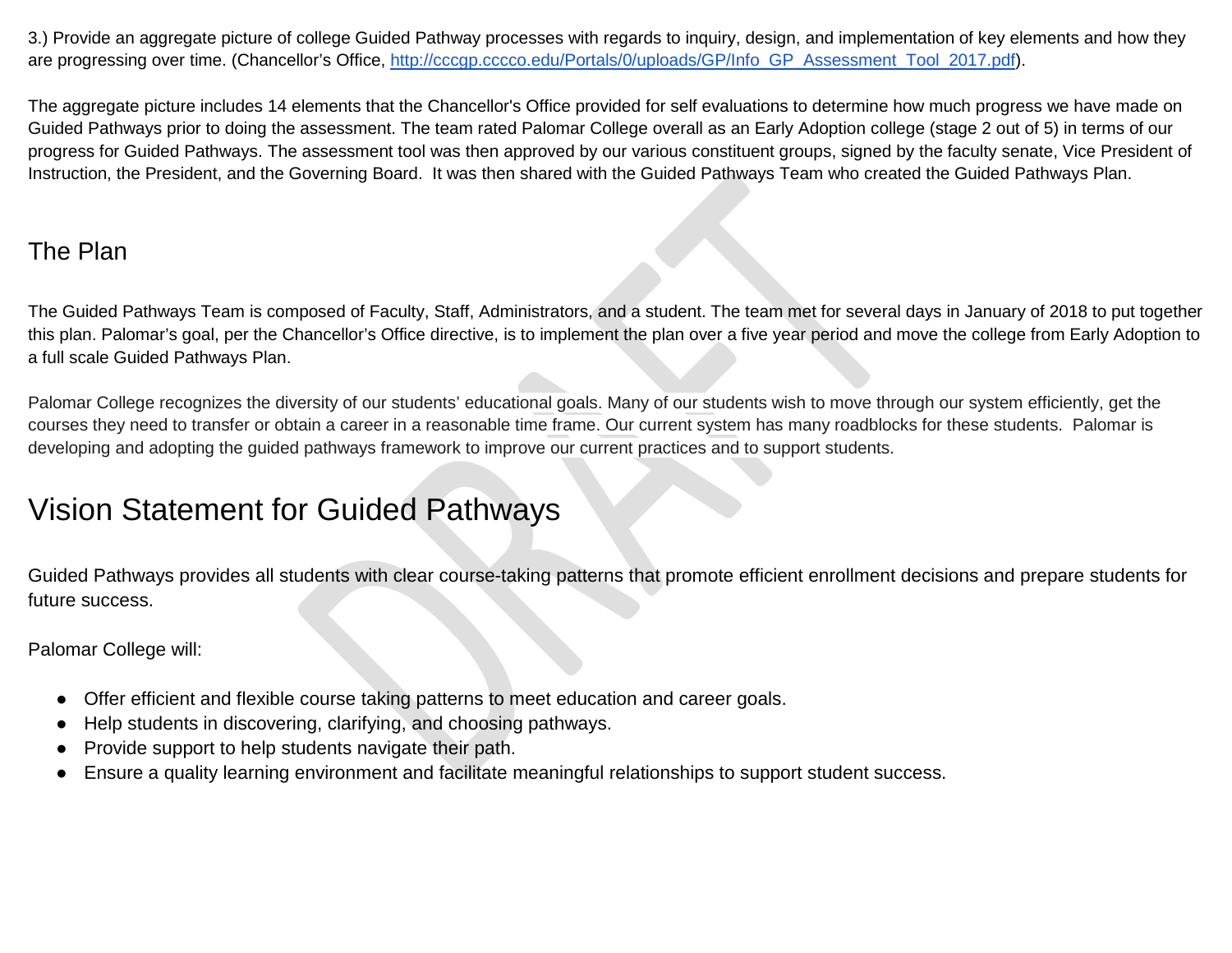### <span id="page-2-0"></span>CCC GP Implementation Timeline

The Guided Pathways Plan covers four phases.

| <b>Key Elements</b>                          | Phase 1:<br>Spring 2018-Summer 2019 | Phase 2:<br><b>Fall 2019-Summer 2020</b> | Phase 3:<br><b>Fall 2020-Summer 2021</b> | Phase 4:<br><b>Fall 2021-Summer 2022</b> |
|----------------------------------------------|-------------------------------------|------------------------------------------|------------------------------------------|------------------------------------------|
| Inquiry (1-3)                                |                                     |                                          |                                          |                                          |
| 1. Cross-functional inquiry                  | X                                   |                                          |                                          |                                          |
| 2. Shared metrics                            | X                                   |                                          |                                          |                                          |
| 3. Integrated planning                       | Χ                                   | X                                        |                                          |                                          |
| Design (4-8)                                 |                                     |                                          |                                          |                                          |
| 4. Inclusive decision-making                 | X                                   | X                                        | X                                        |                                          |
| 5. Intersegmental alignment                  |                                     | X                                        | Χ                                        | X                                        |
| 6. Guided major and career exploration       | X                                   | X                                        | X                                        | $\pmb{\mathsf{X}}$                       |
| opportunities                                |                                     |                                          |                                          |                                          |
| 7. Improved basic skills                     | X                                   | $\mathsf{X}$                             | Χ                                        | X                                        |
| 8. Clear program requirements                | X                                   | X                                        | X                                        |                                          |
| <b>Implementation (9-14)</b>                 |                                     |                                          |                                          |                                          |
| 9. Proactive and integrated student supports | Χ                                   | $\chi$                                   | X                                        | Χ                                        |
| 10. Integrated technology infrastructure     | Χ                                   | X                                        | Χ                                        |                                          |
| 11. Strategic professional development       | X                                   | Χ                                        | Χ                                        | X                                        |
| 12. Aligned learning outcomes                | X                                   | X                                        | Χ                                        |                                          |
| 13. Assessing and documenting learning       | $\mathsf{X}$                        | χ                                        | Χ                                        | Χ                                        |
| opportunities                                |                                     |                                          |                                          |                                          |
| 14. Applied learning opportunities           | Χ                                   | X                                        | Χ                                        |                                          |

## <span id="page-2-1"></span>Phase One Plan (The "Gestalt")

#### **Themes of phase one:**

- Research and Planning
- Creation
- Communication
- Institutional Effectiveness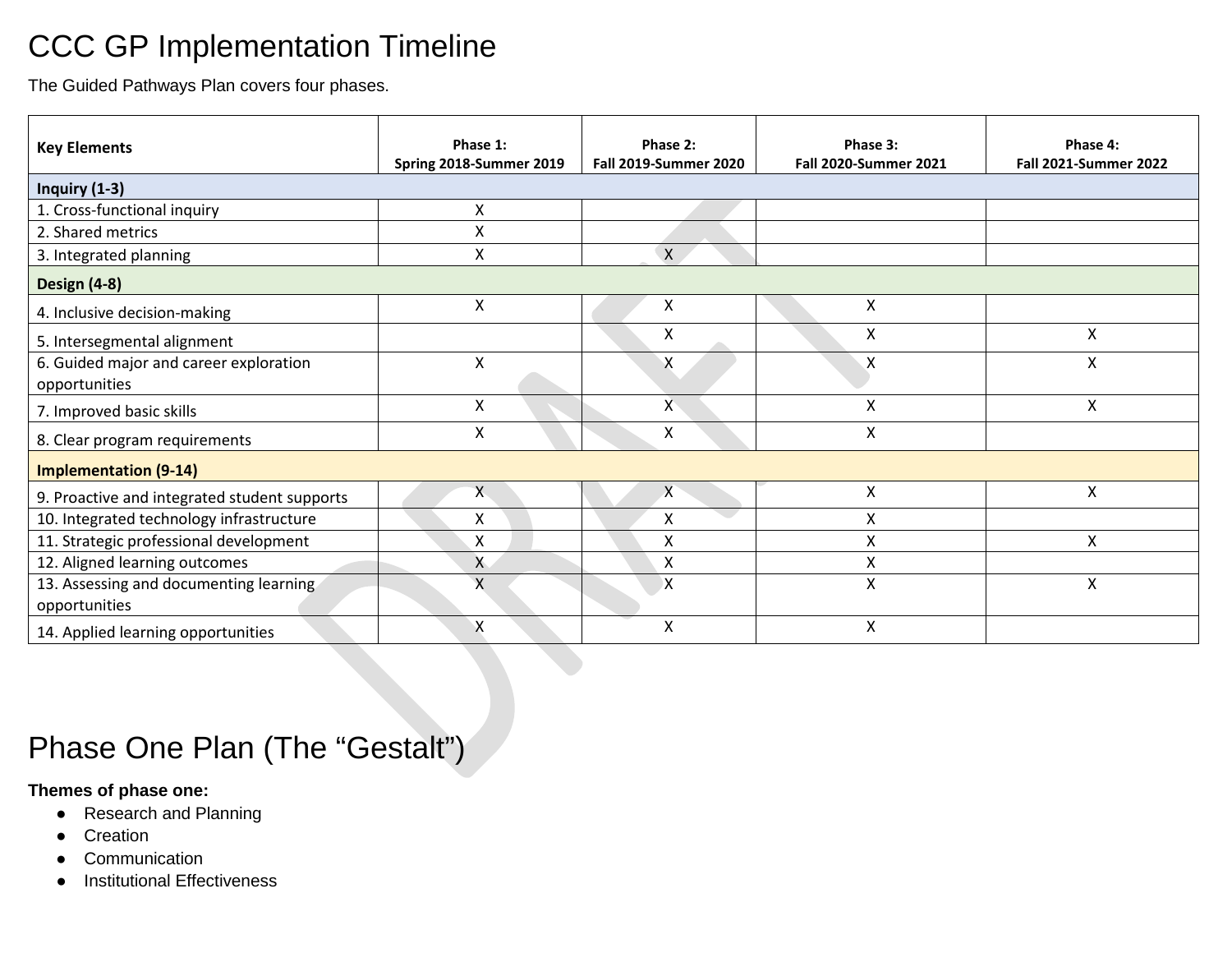| Key Element #1                                                                                                                                                                                                                                                                                                                                                                                                                                                                                 | Current<br>Scale of<br>Adoption | Plan: Actions, Strategies, Activities, etc.                                                                                                                                                                                                                                                                                                                             | Existing Initiatives and<br>Groups Involved                                                                                                                                                                                                                                                                                                                                                                                                                                                                                                                                                                                                                                                                                                                                               | <b>Expected Outcome</b>                                                                                           | Anticipated<br>Scale of<br>Adoption |
|------------------------------------------------------------------------------------------------------------------------------------------------------------------------------------------------------------------------------------------------------------------------------------------------------------------------------------------------------------------------------------------------------------------------------------------------------------------------------------------------|---------------------------------|-------------------------------------------------------------------------------------------------------------------------------------------------------------------------------------------------------------------------------------------------------------------------------------------------------------------------------------------------------------------------|-------------------------------------------------------------------------------------------------------------------------------------------------------------------------------------------------------------------------------------------------------------------------------------------------------------------------------------------------------------------------------------------------------------------------------------------------------------------------------------------------------------------------------------------------------------------------------------------------------------------------------------------------------------------------------------------------------------------------------------------------------------------------------------------|-------------------------------------------------------------------------------------------------------------------|-------------------------------------|
| 1. Cross<br><b>Functional Inquiry</b><br>- College<br>constituents<br>(including staff,<br>faculty across<br>disciplines and<br>counselors,<br>administrators,<br>and students)<br>examine research<br>and local data on<br>student success<br>and discuss<br>overarching<br>strategies to<br>improve student<br>success.<br>College engages<br>in a broad, deep,<br>and inclusive<br>discussion and<br>inquiry about the<br><b>Guided Pathways</b><br>approach,<br>framework and<br>evidence. | Scaling in<br>Progress          | Bring together representative<br>L.<br>constituents to develop a Research<br>Plan, including methodology to collect<br>information and feedback from<br>stakeholders, in order to inform the<br>planning and implementation of<br>Guided Pathways.<br>Develop a formative evaluation plan<br>Ш.<br>to allow the college to evaluate,<br>assess, and refine its efforts. | Initiatives to align with:<br><b>Institutional Effectiveness</b><br>Partnership Initiative<br>(IEPI), Strategic<br><b>Enrollment Management</b><br>Plan (SEM),<br>The Integrated<br>Equity/Basic Skills/ SSSP<br>Plan, Strong Workforce<br>and Perkins funding<br>planning, Workforce and<br><b>Innovation Opportunity</b><br>Act (WIOA) plan, STEM<br><b>Innovations Grant and</b><br><b>HSI/Title V Grant.</b><br><b>Groups to coordinate</b><br>with:<br><b>Institutional Research</b><br>and Planning (IRP),<br><b>Minority Male Community</b><br><b>College Collaborative</b><br>(M2C3), Instructional<br>Planning Council (IPC),<br>The Education to Career<br>Network of North San<br>Diego County, Palomar's<br>regional consortium for<br><b>Adult Education Block</b><br>Grant. | Research Plan was<br>L.<br>developed.<br>II.<br>Formative<br>evaluation plan was<br>developed.<br>See element #2. | <b>Full Scale</b>                   |
| Key Element #2                                                                                                                                                                                                                                                                                                                                                                                                                                                                                 | Current<br>Scale of<br>Adoption | Plan: Actions, Strategies, Activities, etc.                                                                                                                                                                                                                                                                                                                             | Existing Initiatives and<br>Groups Involved                                                                                                                                                                                                                                                                                                                                                                                                                                                                                                                                                                                                                                                                                                                                               | <b>Expected Outcome</b>                                                                                           | Anticipated<br>Scale of<br>Adoption |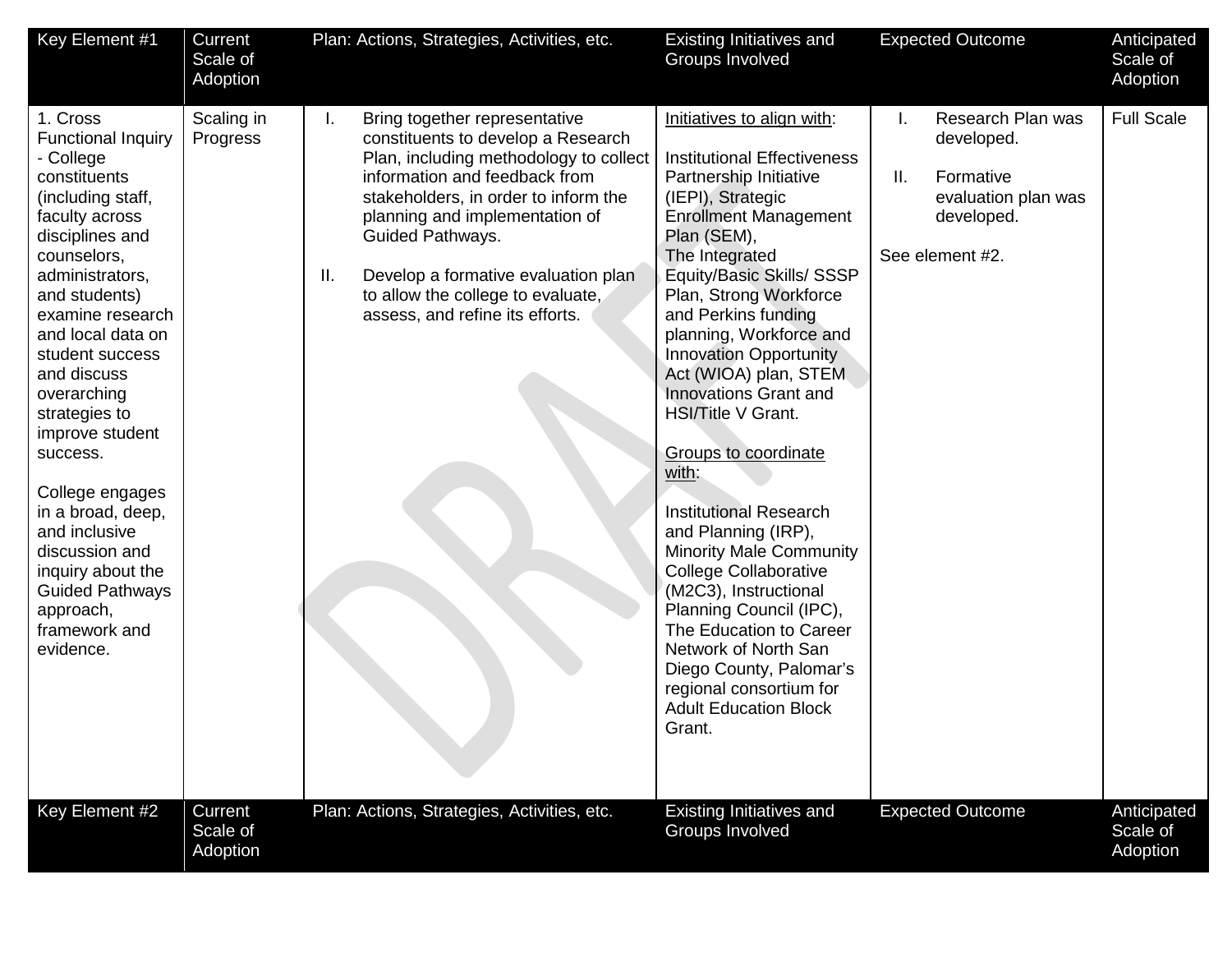| 2. Shared Metrics<br>- College is using<br>clearly identified<br>benchmarks and<br>student data to<br>track progress on<br>key activities and<br>student academic<br>and employment<br>outcomes.<br>Those<br>benchmarks are<br>shared across<br>key initiatives. | <b>Full Scale</b>              | Identify which metrics are needed to<br>I.<br>assess Guided Pathways.<br>Organize existing data sources in a<br>Ш.<br>manner that will assist Guided<br>Pathways efforts on an ongoing basis.                                | Initiatives to align with:<br><b>Institutional Effectiveness</b><br>Partnership Initiative<br>(IEPI), Strategic<br><b>Enrollment Management</b><br>Plan (SEM),<br>The Integrated<br>Equity/Basic Skills/ SSSP<br>Plan, Strong Workforce<br>and Perkins funding<br>planning, Workforce and<br><b>Innovation Opportunity</b><br>Act (WIOA) plan, STEM<br>Innovations Grant and<br><b>HSI/Title V Grant.</b><br><b>Groups to coordinate</b><br>with:<br>IRP, Minority Male<br><b>Community College</b><br>Collaborative (M2C3),<br>IPC, The Education to<br>Career Network of North<br>San Diego County,<br>Palomar's regional<br>consortium for Adult | Metrics were<br>I.<br>identified.<br>Ш.<br>Data were organized<br>and made readily<br>available on a single<br>webpage.<br>See element #1. | <b>Full Scale</b>                  |
|------------------------------------------------------------------------------------------------------------------------------------------------------------------------------------------------------------------------------------------------------------------|--------------------------------|------------------------------------------------------------------------------------------------------------------------------------------------------------------------------------------------------------------------------|-----------------------------------------------------------------------------------------------------------------------------------------------------------------------------------------------------------------------------------------------------------------------------------------------------------------------------------------------------------------------------------------------------------------------------------------------------------------------------------------------------------------------------------------------------------------------------------------------------------------------------------------------------|--------------------------------------------------------------------------------------------------------------------------------------------|------------------------------------|
| Key Element #3                                                                                                                                                                                                                                                   | Current<br>Scale of            | Plan: Actions, Strategies, Activities, etc.                                                                                                                                                                                  | <b>Education Block Grant</b><br>(AEBG).<br><b>Existing Initiatives</b><br>and Groups                                                                                                                                                                                                                                                                                                                                                                                                                                                                                                                                                                | <b>Expected Outcome</b>                                                                                                                    | Anticipated<br>Scale of            |
| 3. Integrated<br>Planning -<br>College-wide<br>discussions are<br>happening with all<br>stakeholders and<br>support/commitm                                                                                                                                      | Adoption<br>`Early<br>Adoption | Analyze current governance structure<br>L.<br>and determine how the Guided<br>Pathways Plan overlaps current<br>activities and practices and whether<br>the current institutional structure best<br>serves communication and | Involved<br>Initiatives to align with:<br>Strategic Plan, SEM plan.<br>Groups to coordinate<br>with:                                                                                                                                                                                                                                                                                                                                                                                                                                                                                                                                                | An updated<br>L.<br>governance<br>structure that<br>includes Guided<br>Pathways was<br>developed.                                          | Adoption<br>Scaling in<br>Progress |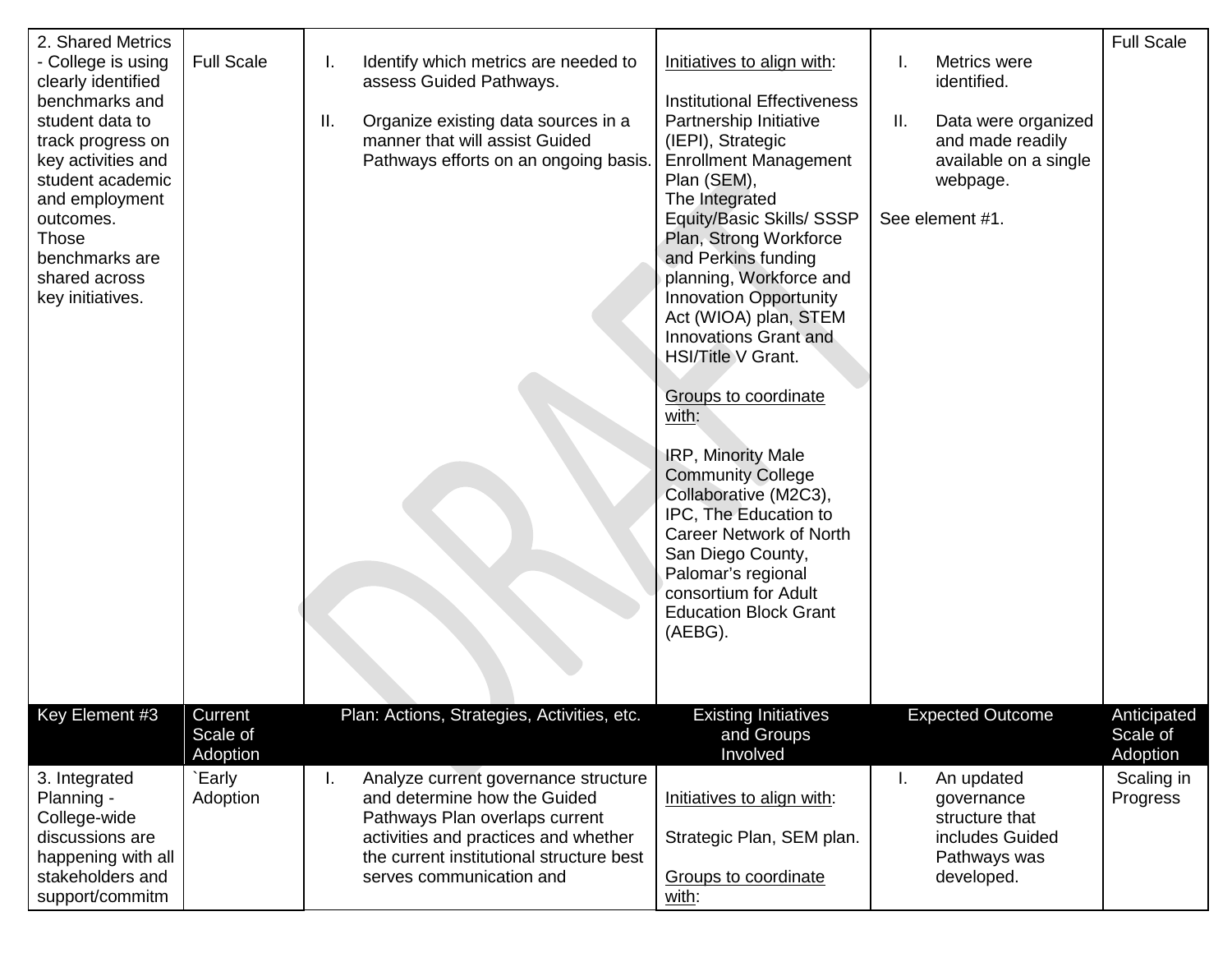| ent has been<br>expressed by key<br>stakeholders to<br>utilize the Guided<br>Pathways<br>framework as an<br>overarching<br>structure for the<br>college's main<br>planning and<br>resource<br>allocation<br>processes,<br>leveraging<br>existing initiatives<br>and programs. |                                 | institutional effectiveness. (See #4<br>below).<br>Ш.<br>Obtain research and related data on<br>the efficacy and use of Guided<br>Pathways at other colleges to inform<br>and facilitate discussions campus<br>wide.<br>III.<br>Develop an internal and external<br>Communication Strategy and<br>Campaign for Guided Pathways and<br>uniquely brand Palomar's Pathways. | Councils, Faculty Senate,<br>Library, IRP, Guided<br>Pathways assessment<br>team, Career Technical<br>Education, Academic<br>Technology, Information<br>Services (IS), Public<br>Information Office (PIO),<br>the Comet Exchange,<br>and Policies and<br>Procedures. | Ш.<br>III. | Visits to two other<br>colleges with the<br><b>Guided Pathways</b><br>framework occurred<br>and information was<br>incorporated into the<br>Communications<br>Plan and Campaign<br>and the Research<br>plan. A written<br>report from the<br>visiting team was<br>shared through the<br>governance<br>structure.<br>A Palomar College<br>Communications<br>Plan and Campaign<br>for guided pathways<br>was developed for<br>both internal and<br>external audiences.<br>See element #3. |                                     |
|-------------------------------------------------------------------------------------------------------------------------------------------------------------------------------------------------------------------------------------------------------------------------------|---------------------------------|--------------------------------------------------------------------------------------------------------------------------------------------------------------------------------------------------------------------------------------------------------------------------------------------------------------------------------------------------------------------------|----------------------------------------------------------------------------------------------------------------------------------------------------------------------------------------------------------------------------------------------------------------------|------------|-----------------------------------------------------------------------------------------------------------------------------------------------------------------------------------------------------------------------------------------------------------------------------------------------------------------------------------------------------------------------------------------------------------------------------------------------------------------------------------------|-------------------------------------|
| Key Element #4                                                                                                                                                                                                                                                                | Current<br>Scale of<br>Adoption | Plan: Actions, Strategies, Activities, etc.                                                                                                                                                                                                                                                                                                                              | <b>Existing Initiatives</b><br>and Groups<br>Involved                                                                                                                                                                                                                |            | <b>Expected Outcome</b>                                                                                                                                                                                                                                                                                                                                                                                                                                                                 | Anticipated<br>Scale of<br>Adoption |
| 4. Inclusive<br>Decision-Making<br>Structures -<br>College has<br>identified key<br>leaders that<br>represent diverse<br>campus<br>constituents to<br>steer college-<br>wide<br>communication,<br>input and<br>decisions<br>regarding the                                     | Scaling in<br>Progress          | Create a Guided Pathways Team<br>$\mathbb{R}$<br>composed of key leadership from<br>constituent groups and ensure<br>students play a key role in the<br>progress of Guided Pathways.<br>Ⅱ.<br>Engage students to determine best<br>practices to involve them in Guided<br>Pathways work.                                                                                 | Initiatives to align with:<br>Strategic Plan.<br>Groups to coordinate<br>with:<br><b>Faculty Senate,</b><br><b>Institutional Research</b><br>IRP, Planning Councils,<br>ASG, Student Affairs,<br>Student Services, and the<br>Interclub Council.                     | Ш.         | A Guided Pathways<br>Team was created.<br>A student survey<br>and four focus<br>groups were<br>executed to gather<br>data to determine<br>the best ways to<br>engage students.<br>Student survey and<br>focus group results<br>were disseminated<br>and discussed within<br>the Guided                                                                                                                                                                                                  | Scaling in<br>Progress              |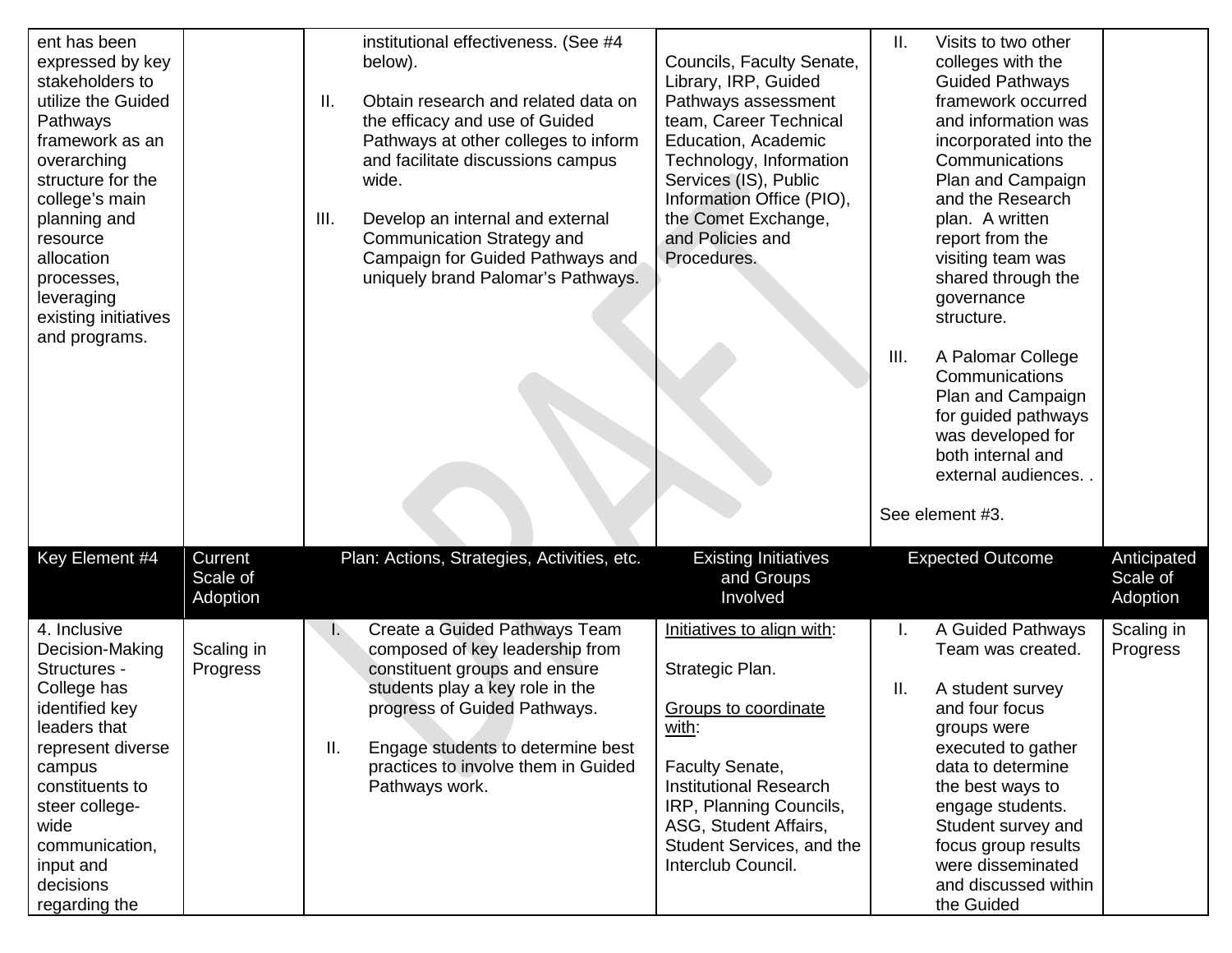| <b>Guided Pathways</b><br>framework.                                                                                                                                                                                                                                                                                                                 |                                 |                                             |                                                       | Pathways Team and<br>shared with |                                     |
|------------------------------------------------------------------------------------------------------------------------------------------------------------------------------------------------------------------------------------------------------------------------------------------------------------------------------------------------------|---------------------------------|---------------------------------------------|-------------------------------------------------------|----------------------------------|-------------------------------------|
| <b>Constituents have</b><br>developed<br>transparent<br>cross-functional<br>work-teams to<br>provide the<br><b>Guided Pathways</b><br>effort with<br>momentum and<br>regularly provide<br>opportunities for<br>broad college-<br>wide input.<br>In addition, this<br>plan strategically<br>engages college<br>governance<br>bodies college-<br>wide. |                                 |                                             |                                                       | institutional councils.          |                                     |
| Key Element #5                                                                                                                                                                                                                                                                                                                                       | Current<br>Scale of<br>Adoption | Plan: Actions, Strategies, Activities, etc. | Existing Initiatives and<br>Groups Involved           | <b>Expected Outcome</b>          | Anticipated<br>Scale of<br>Adoption |
| 5. Intersegmental<br>Alignment -<br>(Clarify the Path)<br>College engages<br>in systematic<br>coordination with<br>K-12, four-year<br>institutions and<br>industry partners<br>to inform program<br>requirements.                                                                                                                                    | Early<br>Adoption               | Will not address during this time period    |                                                       |                                  |                                     |
| Key Element #6                                                                                                                                                                                                                                                                                                                                       | Current<br>Scale of<br>Adoption | Plan: Actions, Strategies, Activities, etc. | <b>Existing Initiatives</b><br>and Groups<br>Involved | <b>Expected Outcome</b>          | Anticipated<br>Scale of<br>Adoption |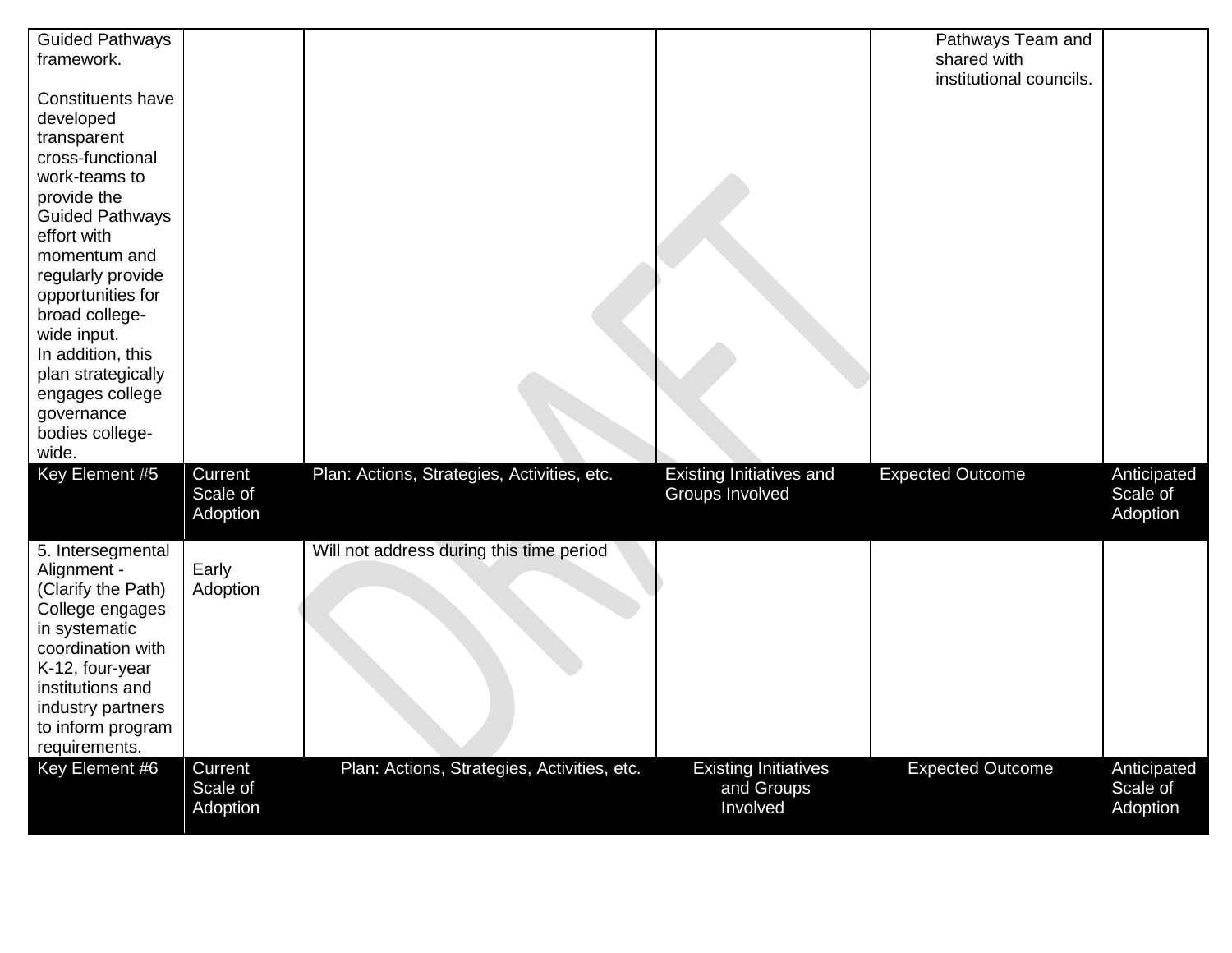| 6. Guided Major<br>and Career<br>Exploration -<br>(Help Students<br>Choose and<br>Enter a Pathway)<br>The college has<br>structures in<br>place to scale<br>major and career<br>exploration early<br>on in a student's<br>college<br>experience.    | Pre-adoption                    | Develop an integrated career<br>I.<br>exploration plan.                                                                                                                                                   | Initiatives to align with:<br><b>Adult Education Block</b><br>Grant, Regional Strong<br>Workforce Plan, Strong<br>workforce Initiative and<br>Plan, California Career<br>Pathways Trust.<br><b>Groups to coordinate</b><br>with:<br>Career Center,<br>Counseling Department,<br>IPC, Student Services<br><b>Planning Council (SSPC)</b><br>I, First Year Experience,<br><b>Science Technology</b><br><b>Education and Math</b><br>(STEM) Academies, First<br>Year Experience (FYE),<br>Apprenticeship, Work<br>Experience, Service<br>Learning, Internship<br>courses representatives. | I.<br>An integrated career<br>exploration plan was<br>developed that<br>connects Meta-<br>Majors and<br>Discipline mapping.<br>See elements #8 and #14.                                                                                                          | Early<br>Adoption                   |
|-----------------------------------------------------------------------------------------------------------------------------------------------------------------------------------------------------------------------------------------------------|---------------------------------|-----------------------------------------------------------------------------------------------------------------------------------------------------------------------------------------------------------|----------------------------------------------------------------------------------------------------------------------------------------------------------------------------------------------------------------------------------------------------------------------------------------------------------------------------------------------------------------------------------------------------------------------------------------------------------------------------------------------------------------------------------------------------------------------------------------|------------------------------------------------------------------------------------------------------------------------------------------------------------------------------------------------------------------------------------------------------------------|-------------------------------------|
| Key Element #7                                                                                                                                                                                                                                      | Current<br>Scale of<br>Adoption | Plan: Actions, Strategies, Activities, etc.                                                                                                                                                               | <b>Existing Initiatives</b><br>and Groups<br>Involved                                                                                                                                                                                                                                                                                                                                                                                                                                                                                                                                  | <b>Expected Outcome</b>                                                                                                                                                                                                                                          | Anticipated<br>Scale of<br>Adoption |
| 7. Improved Basic<br>Skills - (Help<br><b>Students Choose</b><br>and Enter a<br>Pathway; Ensure<br>Students are<br>Learning)<br>College is<br>implementing<br>evidence-based<br>practices to<br>increase access<br>and success in<br>college and/or | Scaling in<br>Progress          | Determine what support services<br>Ł.<br>exist and coordinate efforts for best<br>practices and preparation for Guided<br>Pathways.<br>Align the obligations of AB705 to<br>Ш.<br><b>Guided Pathways.</b> | Initiatives to align with:<br>Basic Skills Plan,<br>BSI/SSSP/Equity plan,<br>AB 705 requirements,<br>SEM plan.<br><b>Groups to coordinate</b><br>with:<br><b>Tutoring Committee,</b><br>English as a Second<br>Language (ESL), Math,                                                                                                                                                                                                                                                                                                                                                   | A list of current<br>services and gaps<br>were identified. A<br>recommendation for<br>better integration<br>and implementation<br>was developed.<br>A draft of an<br>Ш.<br>integrated plan to<br>align AB705 and<br><b>Guided Pathways</b><br>for Math, English, | I. Scaling<br>in Progress           |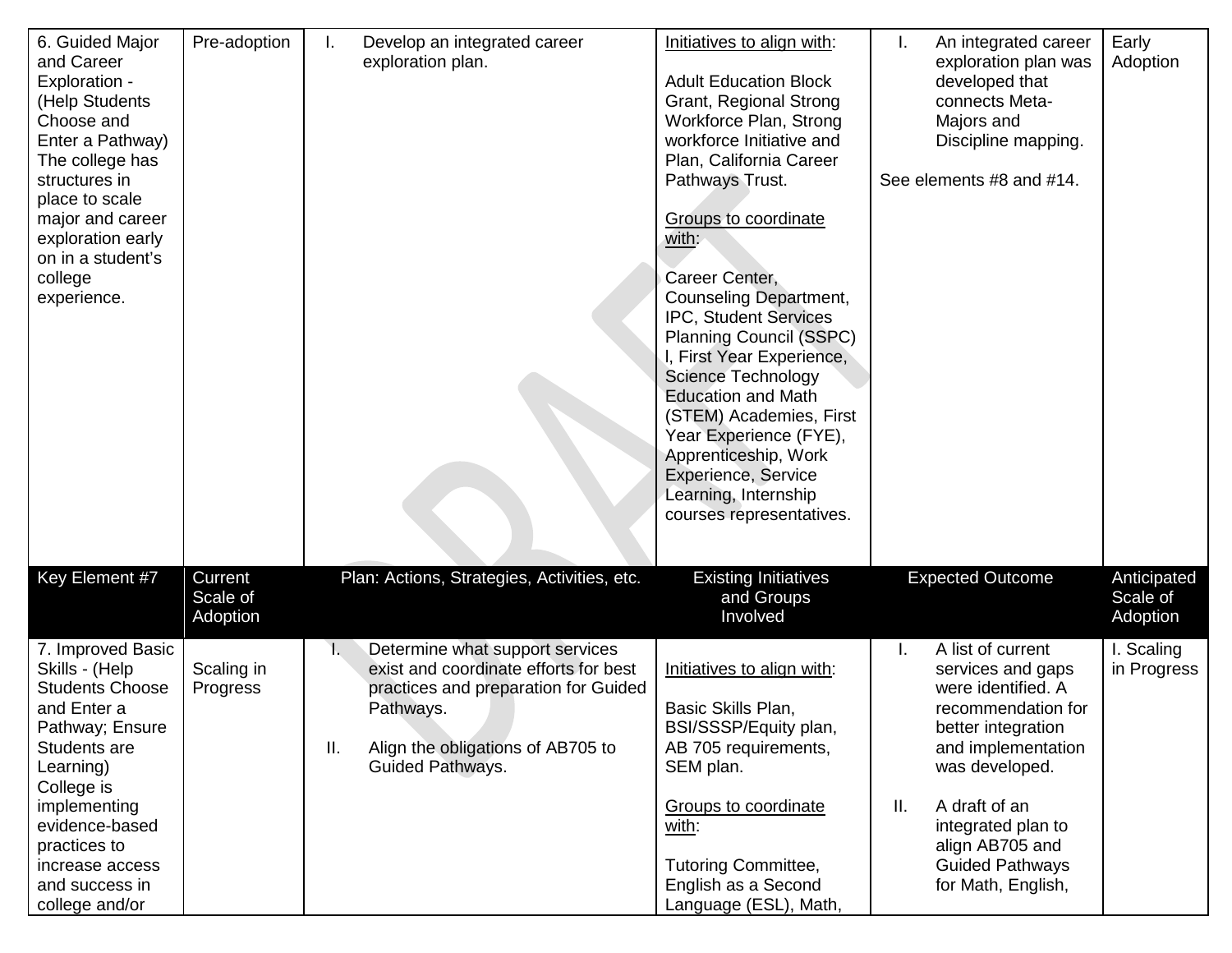| transfer-level<br>math and English.                                                                                                                                                                                                                                                                                                                                                                                                                                                                                                                                                                                                                         |                                 |                                                                                                                                                                                                                                                                                                                                                                                           | English, Reading, FYE,<br>IRP, all instructional<br>support centers,<br>articulation, Occupational<br>and Noncredit Program.                                                                                                                                                                                                       | ESL, and Reading<br>was developed.                                                                                                                                                                                                                                                                                                                                                                                      |                                     |
|-------------------------------------------------------------------------------------------------------------------------------------------------------------------------------------------------------------------------------------------------------------------------------------------------------------------------------------------------------------------------------------------------------------------------------------------------------------------------------------------------------------------------------------------------------------------------------------------------------------------------------------------------------------|---------------------------------|-------------------------------------------------------------------------------------------------------------------------------------------------------------------------------------------------------------------------------------------------------------------------------------------------------------------------------------------------------------------------------------------|------------------------------------------------------------------------------------------------------------------------------------------------------------------------------------------------------------------------------------------------------------------------------------------------------------------------------------|-------------------------------------------------------------------------------------------------------------------------------------------------------------------------------------------------------------------------------------------------------------------------------------------------------------------------------------------------------------------------------------------------------------------------|-------------------------------------|
| Key Element #8                                                                                                                                                                                                                                                                                                                                                                                                                                                                                                                                                                                                                                              | Current<br>Scale of<br>Adoption | Plan: Actions, Strategies, Activities, etc.                                                                                                                                                                                                                                                                                                                                               | <b>Existing Initiatives</b><br>and Groups<br>Involved                                                                                                                                                                                                                                                                              | <b>Expected Outcome</b>                                                                                                                                                                                                                                                                                                                                                                                                 | Anticipated<br>Scale of<br>Adoption |
| 8. Clear Program<br>Requirements -<br>(Clarify the Path)<br>College is<br>clarifying course<br>sequences for<br>programs of study<br>(including key<br>milestones) and<br>creating<br>predictable<br>schedules so that<br>students can<br>know what they<br>need to take, plan<br>course schedules<br>over an extended<br>period of time,<br>and easily see<br>how close they<br>are to completion.<br>The college offers<br>courses to meet<br>student demand.<br>In order to meet<br>these objectives,<br>college is<br>engaging in<br>backwards design<br>with desired core<br>competencies<br>and/or student<br>outcomes in mind<br>(including time-to- | Early<br>Adoption               | Use Backwards design to identify our<br>ı.<br>meta-majors.<br>Revise all Program Review Plans to<br>Ш.<br>include preparation for Guided<br>Pathways.<br>III.<br>Start program evaluation and<br>mapping process.<br>IV.<br>Develop a standard course mapping<br>template.<br>V.<br>Ensure we are offering a schedule<br>that meets the needs of students and<br>is fiscally responsible. | Initiatives to align with:<br>Strategic Plan, SEM plan.<br>Groups to coordinate<br>with:<br>IPC, SSPC, , Counseling<br>the Transfer Center,<br>Articulation, Curriculum<br>Committee, Learning<br><b>Outcomes Committee,</b><br>IRP, Information<br>Services, Academic<br>Technology, all Planning<br>Councils, STEM<br>academies. | Meta-majors were<br>Ι.<br>identified.<br>Ш.<br>Program Review<br>and Planning forms<br>were revised to<br>include Guided<br>Pathways.<br>III.<br>Program Mapping<br>was completed.<br>IV.<br>A standardized<br>course mapping<br>template was<br>developed.<br>V.<br>Scheduling software<br>was purchased that<br>allows for the<br>creation of a more<br>efficient schedule<br>(AD ASTRA).<br>See elements #6 and #14. | Scaling in<br>Process               |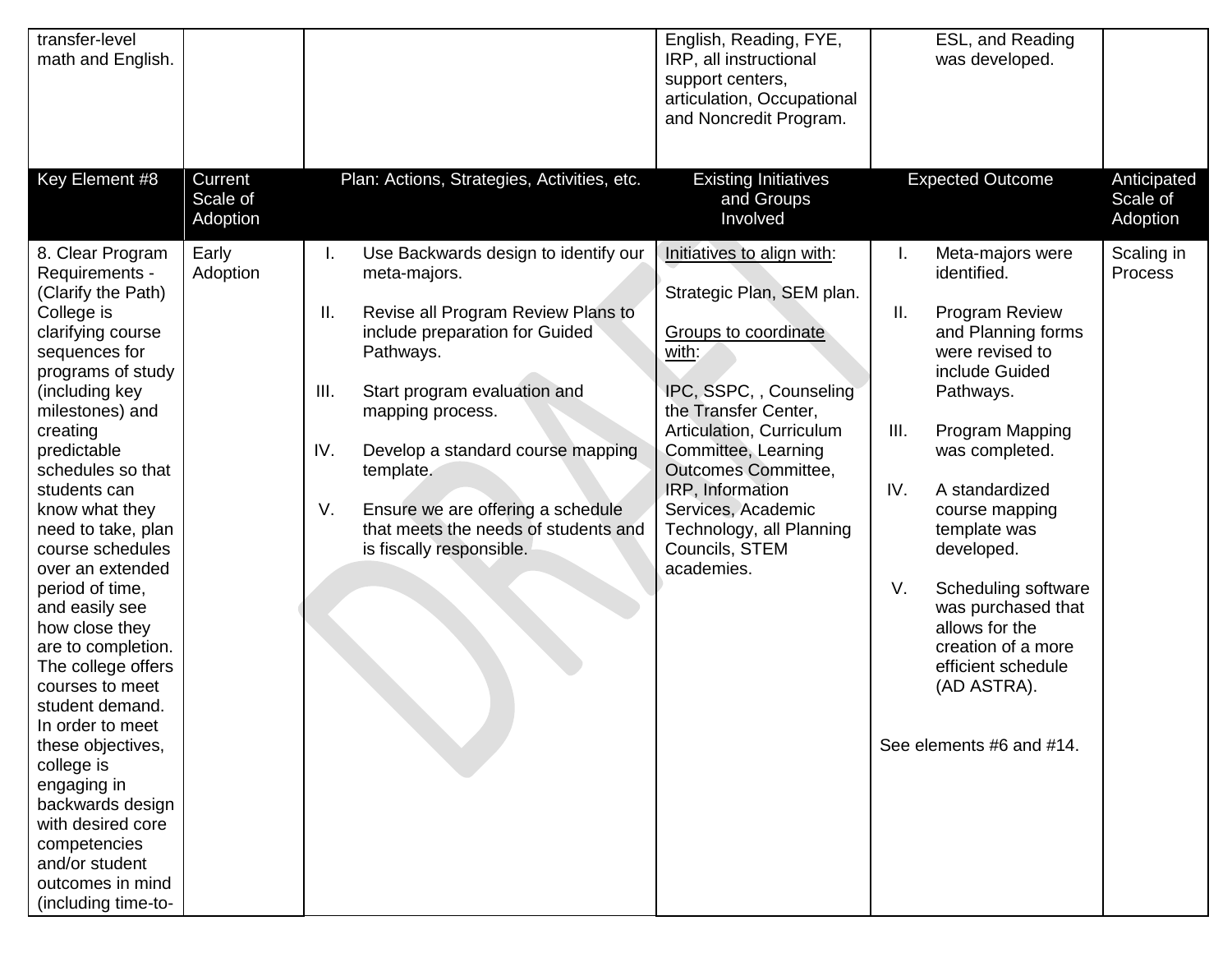| goal completion<br>and enhanced<br>access to<br>relevant transfer<br>and career<br>outcomes).                                                                                                                                                                                                                              |                                 |                                                                                                                                                                                                                                                                                                                                                                                                                                                                                                                                                                                                    |                                                                                                                                                                                                                                                                                                                                                                                                                                                                                                                                                                                                                             |                                                                                                                                                                                                                                                                                                                                                    |                                     |
|----------------------------------------------------------------------------------------------------------------------------------------------------------------------------------------------------------------------------------------------------------------------------------------------------------------------------|---------------------------------|----------------------------------------------------------------------------------------------------------------------------------------------------------------------------------------------------------------------------------------------------------------------------------------------------------------------------------------------------------------------------------------------------------------------------------------------------------------------------------------------------------------------------------------------------------------------------------------------------|-----------------------------------------------------------------------------------------------------------------------------------------------------------------------------------------------------------------------------------------------------------------------------------------------------------------------------------------------------------------------------------------------------------------------------------------------------------------------------------------------------------------------------------------------------------------------------------------------------------------------------|----------------------------------------------------------------------------------------------------------------------------------------------------------------------------------------------------------------------------------------------------------------------------------------------------------------------------------------------------|-------------------------------------|
| <b>Key Element</b>                                                                                                                                                                                                                                                                                                         | Current<br>Scale of<br>Adoption | Plan: Actions, Strategies, Activities, etc.                                                                                                                                                                                                                                                                                                                                                                                                                                                                                                                                                        | <b>Existing Initiatives</b><br>and Groups<br>Involved                                                                                                                                                                                                                                                                                                                                                                                                                                                                                                                                                                       | <b>Expected Outcome</b>                                                                                                                                                                                                                                                                                                                            | Anticipated<br>Scale of<br>Adoption |
| 9. Proactive and<br>Integrated<br><b>Student Supports</b><br>- (Help Students<br>Stay on the Path)<br>College provides<br>academic and<br>non-academic<br>support services<br>in a way that is<br>proactive and<br>aligned with<br>instruction, so<br>that all students<br>are explicitly<br>engaged in these<br>services. | Early<br>Adoption               | Review the literature and examine<br>other colleges' student support<br>programs in Guided Pathways.<br>Identify student support programs and<br>services to wrap around each meta-<br>major and pathway.<br>Analyze orientation, registration,<br>Ш.<br>onboarding, educational planning,<br>and application processes (business<br>process analysis).<br>III.<br>Work with service areas to develop<br>Mission Statements and Service Area<br>Outcomes.<br>IV.<br>Create a plan that includes a timeline,<br>designated personnel, and methods<br>for key points in reaching out to<br>students. | Initiatives to align with:<br>AEBG, Regional and<br>Local Strong Workforce,<br>Strategic Plan, SEM plan.<br><b>Groups to coordinate</b><br>with:<br><b>Student Success and</b><br>Equity Council, SSPC,<br><b>Learning Outcomes</b><br>Council, Counseling,<br><b>Teaching and Learning</b><br>Center (TLC), Tutoring<br>Committee, all<br>instructional support<br>centers, Library, FYE,<br>Summer Bridge, Career<br>Center, Apprenticeship,<br>Work Experience,<br>Academic Technology,<br>STARFISH team,<br><b>Orientation Services,</b><br>SSPC, Advising, Transfer<br>Center, Learning<br>Outcomes committee,<br>IRP. | An initial plan for<br>I.<br>coordinated current<br>services was<br>created.<br>Ш.<br>The plan for the<br>redesign of<br>processes was<br>completed.<br>III.<br>All service areas<br>have mission<br>statements and<br>service area<br>outcomes.<br>IV.<br>A timeline for check-<br>ins with students<br>was established.<br>See elements #6, #10. | Scaling in<br>process               |
| <b>Key Element</b>                                                                                                                                                                                                                                                                                                         | Current<br>Scale of<br>Adoption | Plan: Actions, Strategies, Activities, etc.                                                                                                                                                                                                                                                                                                                                                                                                                                                                                                                                                        | <b>Existing Initiatives and</b><br>Groups Involved                                                                                                                                                                                                                                                                                                                                                                                                                                                                                                                                                                          | <b>Expected Outcome</b>                                                                                                                                                                                                                                                                                                                            | Anticipated<br>Scale of<br>Adoption |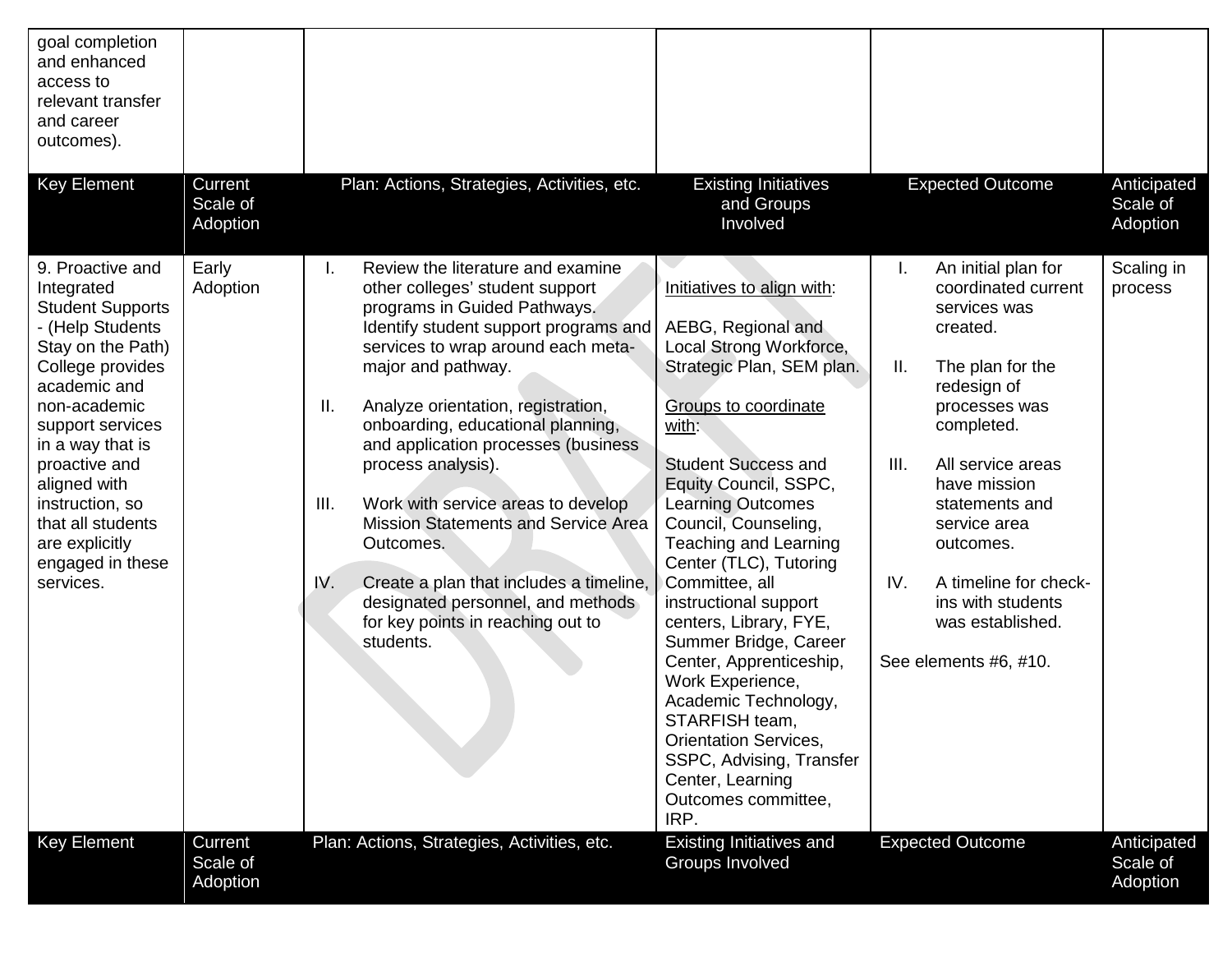| 10. Integrated<br>Technology<br>Infrastructure -<br>(Help Students<br>Choose and<br>Enter a Pathway;<br><b>Help Students</b><br>Stay on the Path)<br>College has the<br>technology<br>infrastructure to<br>provide tools for<br>students as well<br>as instructional,<br>counseling, and<br>student support<br>faculty and staff<br>to support<br>planning,<br>tracking, and<br>outcomes for<br>Guided<br>Pathways. | Early<br>Adoption               | A business process analysis will be<br>ı.<br>conducted to identify how we can<br>better use and integrate technology<br>in student services (see element<br>#9).                                                                                                                                                                                                                                                                                  | Initiatives to align with:<br>Strategic Plan, SEM plan.<br>Groups to coordinate<br>with:<br>STARFISH team, the<br><b>Strategic Planning</b><br>Council (SPC),<br><b>Information Services,</b><br>Academic Technology,<br>and 3C Media Solutions. | A Business Process<br>Ι.<br>analysis was<br>completed (gaps<br>were identified, and<br>solutions were<br>recommended to the<br>campus).<br>See element #9.                                                                                                                                                              | Early<br>Adoption.                  |
|---------------------------------------------------------------------------------------------------------------------------------------------------------------------------------------------------------------------------------------------------------------------------------------------------------------------------------------------------------------------------------------------------------------------|---------------------------------|---------------------------------------------------------------------------------------------------------------------------------------------------------------------------------------------------------------------------------------------------------------------------------------------------------------------------------------------------------------------------------------------------------------------------------------------------|--------------------------------------------------------------------------------------------------------------------------------------------------------------------------------------------------------------------------------------------------|-------------------------------------------------------------------------------------------------------------------------------------------------------------------------------------------------------------------------------------------------------------------------------------------------------------------------|-------------------------------------|
| Key Element #11                                                                                                                                                                                                                                                                                                                                                                                                     | Current<br>Scale of<br>Adoption | Plan: Actions, Strategies, Activities, etc.                                                                                                                                                                                                                                                                                                                                                                                                       | Existing Initiatives and<br>Groups Involved                                                                                                                                                                                                      | <b>Expected Outcome</b>                                                                                                                                                                                                                                                                                                 | Anticipated<br>Scale of<br>Adoption |
| 11. Strategic<br>Professional<br>Development -<br>(Help Students<br>Stay on the Path;<br><b>Ensure Students</b><br>are Learning)<br>Professional<br>Development<br>(PD) is<br>strategically,<br>frequently, and<br>consistently<br>offered for staff,<br>faculty and<br>administrators<br>and aligned with<br>the college's                                                                                         | Early<br>Adoption               | Create and offer a PD workshop on<br>I.<br>the Introduction to Guided<br>Pathways.<br>Create and offer a PD workshop on<br>Ш.<br>using backwards design to map<br>current programs into meta-majors.<br>Create and offer a PD workshop to<br>III.<br>teach students, staff and faculty<br>about our integrated support<br>services.<br>IV.<br>Create and offer a PD workshop<br>focused on understanding the<br>college's data and how to use the | Initiatives to align with:<br>Integrated<br>SSSP/Equity/BSI plan,<br>Strategic plan, and SEM<br>plan.<br><b>Groups to coordinate</b><br>with:<br>ASG, Professional<br>Development, Education<br>to Career Network,<br>Councils.                  | A standard<br>Ι.<br>Introduction to<br><b>Guided Pathways</b><br>workshop was<br>created and<br>delivered online and<br>face-to-face.<br>Ш.<br>A PD workshop<br>focused on<br>backwards mapping<br>of courses to meta-<br>majors was offered.<br>A PD workshop on<br>III.<br>embedding student<br>support services into | Scaling in<br>Progress              |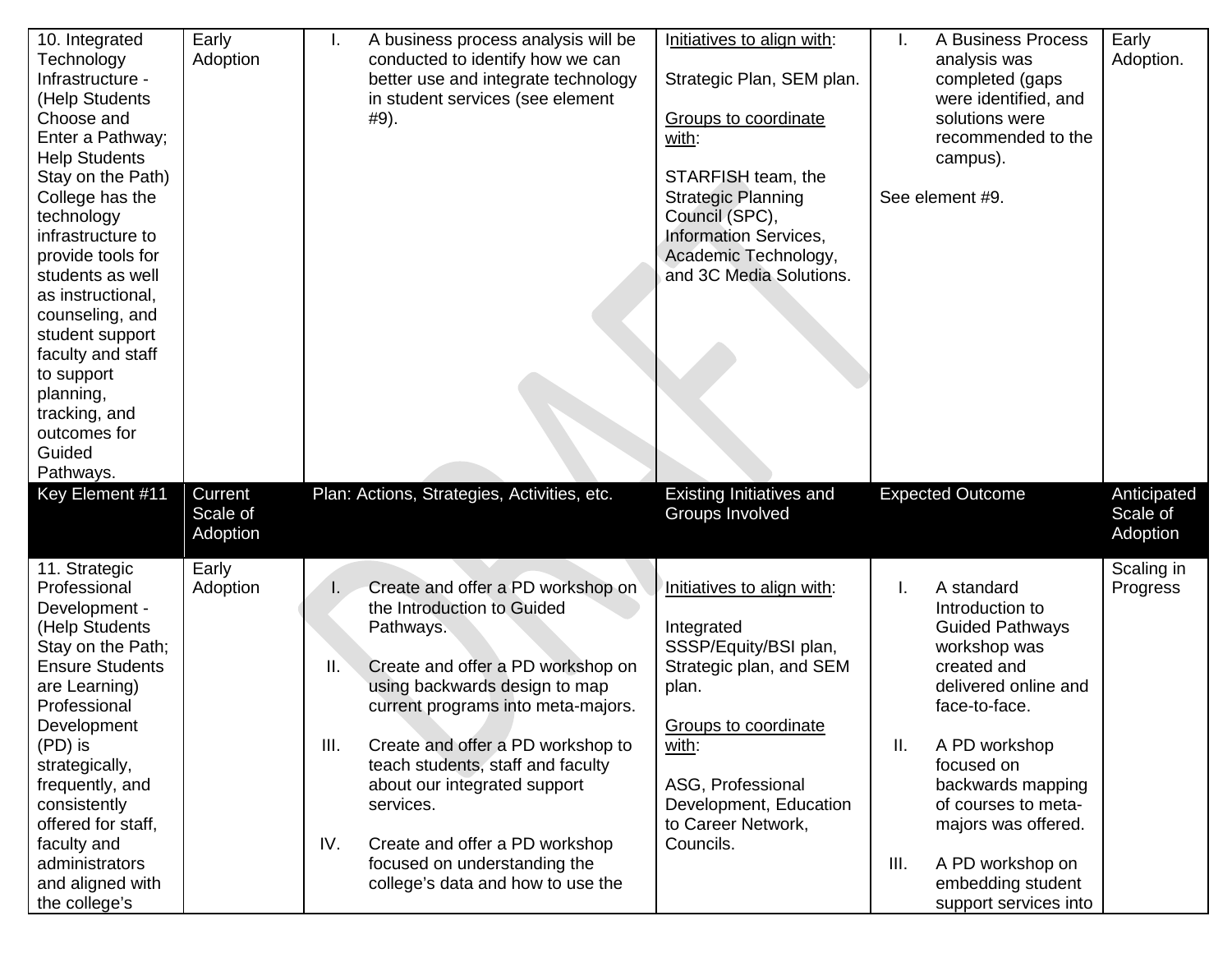| strategic goals,<br>needs and<br>priorities<br>identified in<br>integrated plans,<br>program review,<br>and other<br>intentional<br>processes.                                                                                                                                                                                                             |                                 | data to implement and assess the<br>Guided Pathways Plan.                                                                                                                                                                                                                                                                                                                            |                                                                                                                                                              | the classroom was<br>created and offered<br>both face-to-face<br>and online.<br>IV.<br>A PD workshop on<br>data integration in<br>the implementation<br>of Guided Pathways<br>Plan was offered<br>both face-to-face<br>and online.                                                                 |                                     |
|------------------------------------------------------------------------------------------------------------------------------------------------------------------------------------------------------------------------------------------------------------------------------------------------------------------------------------------------------------|---------------------------------|--------------------------------------------------------------------------------------------------------------------------------------------------------------------------------------------------------------------------------------------------------------------------------------------------------------------------------------------------------------------------------------|--------------------------------------------------------------------------------------------------------------------------------------------------------------|----------------------------------------------------------------------------------------------------------------------------------------------------------------------------------------------------------------------------------------------------------------------------------------------------|-------------------------------------|
| <b>Key Element</b>                                                                                                                                                                                                                                                                                                                                         | Current<br>Scale of<br>Adoption | Plan: Actions, Strategies, Activities, etc.                                                                                                                                                                                                                                                                                                                                          | Existing Initiatives and<br>Groups Involved                                                                                                                  | <b>Expected Outcome</b>                                                                                                                                                                                                                                                                            | Anticipated<br>Scale of<br>Adoption |
| 12. Aligned<br>Learning<br>Outcomes -<br>(Ensure Students)<br>are Learning)<br>Learning<br>Outcomes are<br>aligned with the<br>requirements<br>targeted by each<br>program and<br>across all levels<br>(i.e., course,<br>program,<br>institutional) to<br>ensure students'<br>success in<br>subsequent<br>educational,<br>employment, and<br>career goals. | Early<br>Adoption               | Continue to work on improving<br>I.<br>course and program SLO's and<br>assessment plans to make sure that<br>all SLO's are appropriate and<br>measurable.<br>Ⅱ.<br>Create curriculum (outcomes) maps<br>for programs, where appropriate.<br>These maps include where<br>outcomes are introduced,<br>developed, and mastered.<br>Realign course SLOs with ILOs and<br>III.<br>GE/ILOs | Initiatives to align with:<br><b>Groups to coordinate</b><br>with:<br>The Learning Outcomes<br>Council, SLO<br>Coordinators, SLO<br>Facilitators, IPC, SSPC. | Departments<br>Ι.<br>reviewed their SLO's<br>to ensure they are<br>appropriate and<br>measurable.<br>II.<br>Curriculum<br>(outcomes) maps<br>exist for all<br>programs where<br>appropriate.<br><b>SLOs were</b><br>III.<br>realigned to current<br>ILOs and GE/ILOs.<br>See elements #9 and #13). | Scaling in<br>Progress              |
| <b>Key Element</b>                                                                                                                                                                                                                                                                                                                                         | Current<br>Scale of<br>Adoption | Plan: Actions, Strategies, Activities, etc.                                                                                                                                                                                                                                                                                                                                          | Existing Initiatives and<br>Groups Involved                                                                                                                  | <b>Expected Outcome</b>                                                                                                                                                                                                                                                                            | Anticipated<br>Scale of<br>Adoption |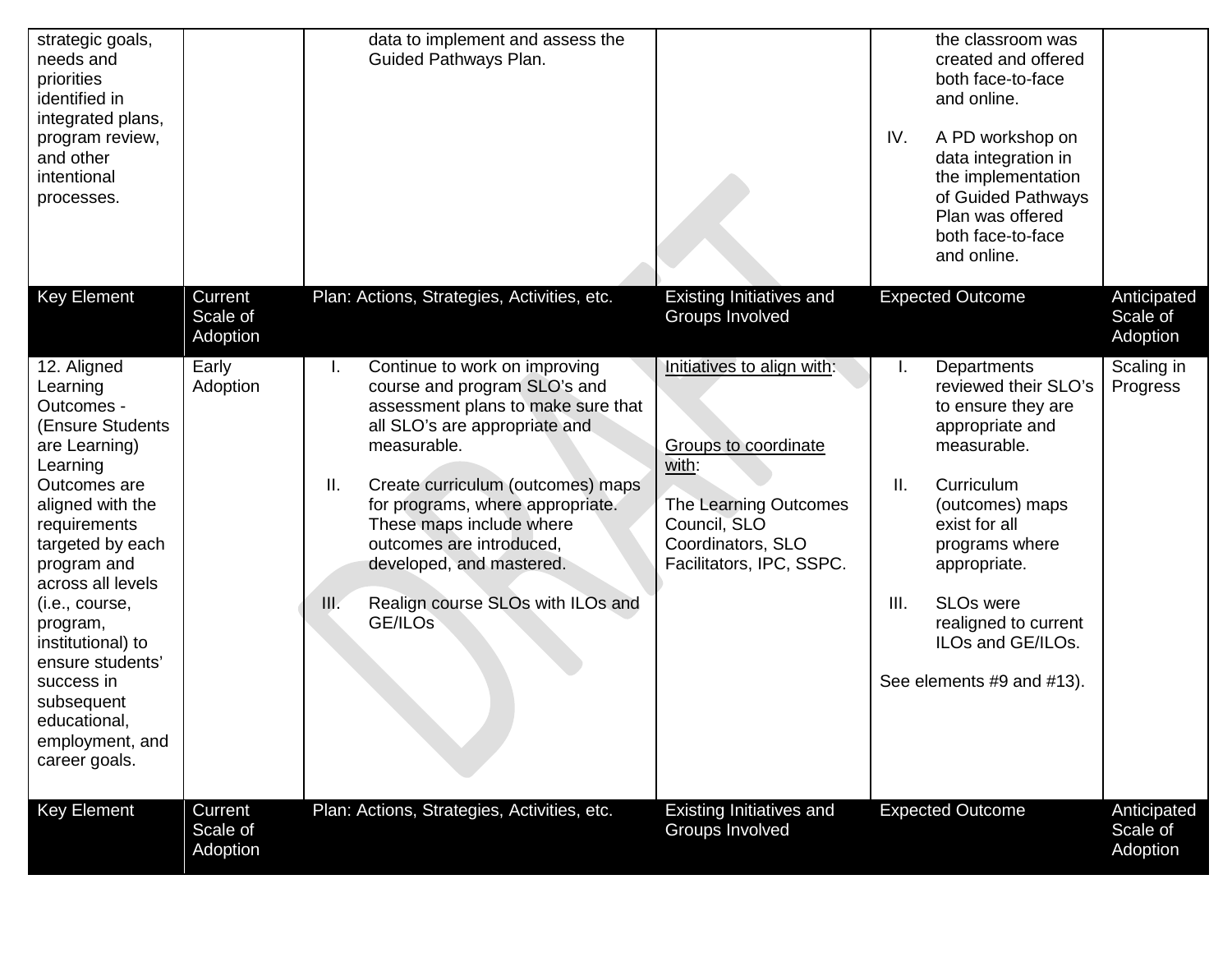| 13. Assessing<br>and Documenting<br>Learning -<br>(Ensure Students<br>are Learning)<br>The college<br>tracks attainment<br>of learning<br>outcomes and<br>that information is<br>easily accessible<br>to students and<br>faculty.<br>Consistent and<br>ongoing<br>assessment of<br>learning is taking<br>place to assess<br>whether students<br>are mastering<br>learning<br>outcomes and<br>building skills<br>across each<br>program and<br>using results of<br>learning<br>outcomes<br>assessment to<br>improve the<br>effectiveness of<br>instruction in their | Early<br>Adoption               | Develop a procedure to share<br>I.<br>Student Learning Outcome data<br>within and between programs in<br>order to analyze pathway outcomes.<br>Ш.<br>Create models showing how<br>programs use results of learning<br>outcomes assessments to make<br>changes to course and program<br>content. | Initiatives to align with:<br>Groups to coordinate<br>with:<br>The Learning Outcomes<br>Council, SLO<br>Coordinators, SLO<br>Facilitators, IPC, SSPC. | A procedure for<br>I.<br>sharing Student<br>Learning Outcome<br>results across<br>programs was<br>developed.<br>Models were<br>Ш.<br>created for training<br>purposes.<br>See element #12 | Early<br>Adoption                   |
|--------------------------------------------------------------------------------------------------------------------------------------------------------------------------------------------------------------------------------------------------------------------------------------------------------------------------------------------------------------------------------------------------------------------------------------------------------------------------------------------------------------------------------------------------------------------|---------------------------------|-------------------------------------------------------------------------------------------------------------------------------------------------------------------------------------------------------------------------------------------------------------------------------------------------|-------------------------------------------------------------------------------------------------------------------------------------------------------|-------------------------------------------------------------------------------------------------------------------------------------------------------------------------------------------|-------------------------------------|
| programs.                                                                                                                                                                                                                                                                                                                                                                                                                                                                                                                                                          |                                 |                                                                                                                                                                                                                                                                                                 |                                                                                                                                                       |                                                                                                                                                                                           |                                     |
| <b>Key Element</b>                                                                                                                                                                                                                                                                                                                                                                                                                                                                                                                                                 | Current<br>Scale of<br>Adoption | Plan: Actions, Strategies, Activities, etc.                                                                                                                                                                                                                                                     | <b>Existing Initiatives and</b><br><b>Groups Involved</b>                                                                                             | <b>Expected Outcome</b>                                                                                                                                                                   | Anticipated<br>Scale of<br>Adoption |
| 14. Applied<br>Learning<br>Outcomes -<br>(Ensure Students<br>are Learning)<br>Students have<br>ample opportunity<br>for                                                                                                                                                                                                                                                                                                                                                                                                                                            | Early<br>Adoption               | Organize all representatives who<br>I.<br>are involved with applied learning to<br>do an analysis of services and best<br>practices with an emphasis on<br>organization, structure and<br>identifying the gaps in experiential<br>learning.                                                     | Initiatives to align with:<br>AEBG, Strategic plan,<br>SEM plan.<br>Groups to coordinate<br>with:                                                     | An analysis of<br>I.<br>applied learning<br>experiences was<br>created and a<br>recommendation for<br>further work with                                                                   | Scaling in<br>Progress              |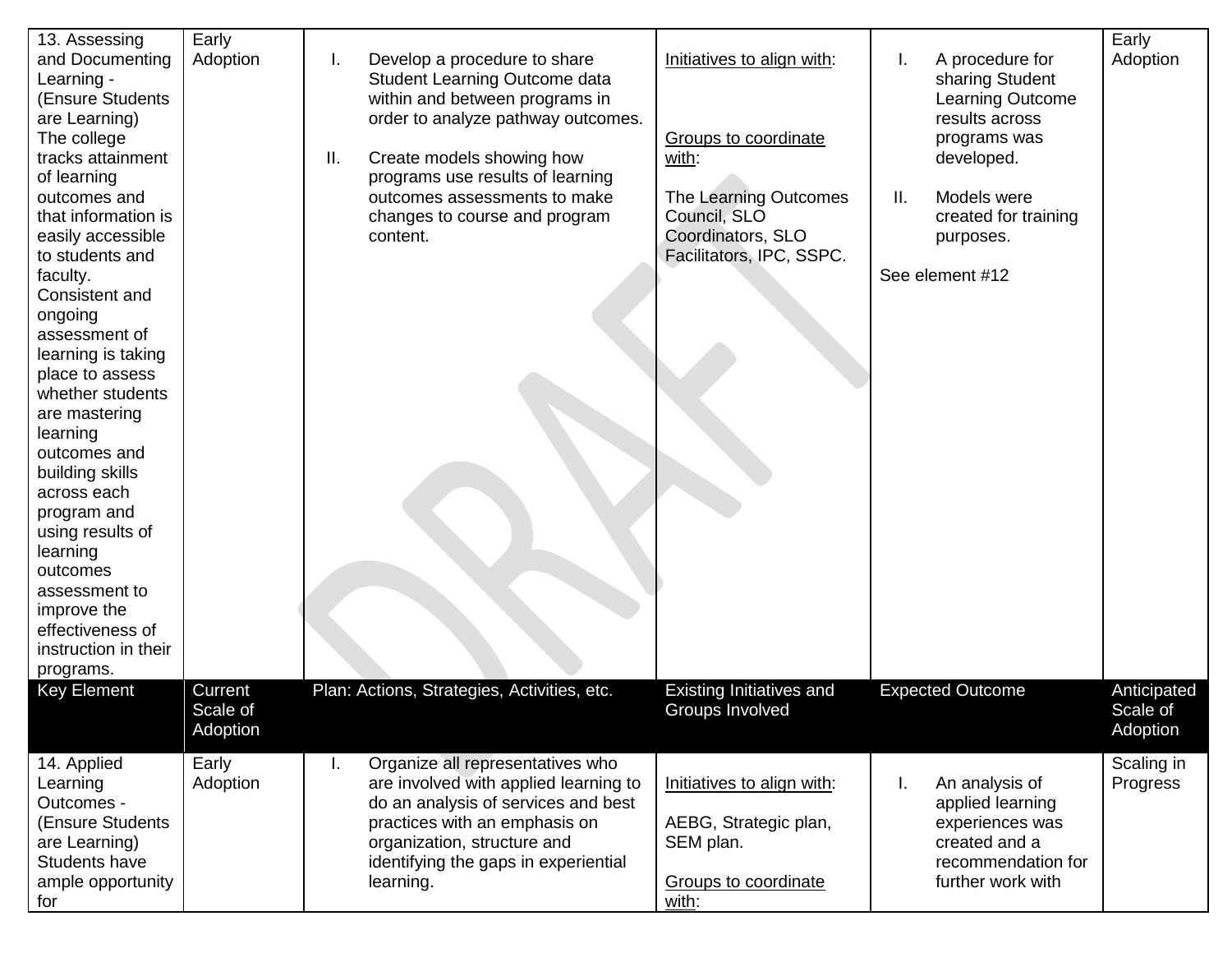| applied/contextua  | II. | Promote and support experiential |                           |    | <b>Guided Pathways</b> |  |
|--------------------|-----|----------------------------------|---------------------------|----|------------------------|--|
| lized learning and |     | learning in the classroom.       | Service learning,         |    | was implemented.       |  |
| practice.          |     |                                  | internships, externships, |    |                        |  |
| Opportunities      |     |                                  | apprenticeships, career   | Ш. | A plan was             |  |
| have been          |     |                                  | center, counseling, work  |    | developed to           |  |
| coordinated        |     |                                  | experience, (ASG).        |    | promote and support    |  |
| strategically      |     |                                  | IPC, SSPC, Financial and  |    | experiential and       |  |
| within and/or      |     |                                  | Administrative Services,  |    | active learning in the |  |
| amongst            |     |                                  | Facilities, Professional  |    | classroom.             |  |
| programs.          |     |                                  | Development, STEM         |    |                        |  |
|                    |     |                                  | center, ASG Student       |    | See elements #6 and #8 |  |
|                    |     |                                  | Affairs.                  |    |                        |  |
|                    |     |                                  |                           |    |                        |  |

## <span id="page-13-0"></span>CCC GP Guided Pathways Allocations

| Please estimate the anticipated percentage of the CCC GP allocation to be used for the various activities and expenses.<br>The 2017-18 State Budget authorized \$150 million in one-time funds for the implementation of Guided Pathways. \$135 million of those funds are to be<br>allocated to colleges. The \$135 million allocation is based on 35% total FTES, 45% total number of Pell grants awarded, and 20% equal distribution.<br>The total allocation will be spread out over five years as follows: 25% in year 1; 30% in year 2; 25% in year 3; 10% in year 4; and 10% in year 5.<br>Although the amount may change, here is the estimation for Palomar College: |                   |                          |                                                   |                      |    |                           |  |
|-------------------------------------------------------------------------------------------------------------------------------------------------------------------------------------------------------------------------------------------------------------------------------------------------------------------------------------------------------------------------------------------------------------------------------------------------------------------------------------------------------------------------------------------------------------------------------------------------------------------------------------------------------------------------------|-------------------|--------------------------|---------------------------------------------------|----------------------|----|---------------------------|--|
| Total 5 year allocation:                                                                                                                                                                                                                                                                                                                                                                                                                                                                                                                                                                                                                                                      | Year One $(4/18)$ | Year Two (4/19)          | Year Three (4/20)                                 | Year Four (4/21)     |    | Year Five (4/22)          |  |
| \$1,516,425                                                                                                                                                                                                                                                                                                                                                                                                                                                                                                                                                                                                                                                                   | \$379,106         | \$454,928                | \$379,106                                         | \$151,643            |    | \$151,643                 |  |
|                                                                                                                                                                                                                                                                                                                                                                                                                                                                                                                                                                                                                                                                               |                   |                          |                                                   |                      |    |                           |  |
|                                                                                                                                                                                                                                                                                                                                                                                                                                                                                                                                                                                                                                                                               |                   |                          | Palomar College Phase One Allocation is \$379,106 |                      |    |                           |  |
|                                                                                                                                                                                                                                                                                                                                                                                                                                                                                                                                                                                                                                                                               |                   | <b>Sample Categories</b> |                                                   | <b>Anticipated %</b> |    | <b>Anticipated amount</b> |  |
| <b>Personnel or Release Time</b>                                                                                                                                                                                                                                                                                                                                                                                                                                                                                                                                                                                                                                              |                   |                          |                                                   |                      |    |                           |  |
|                                                                                                                                                                                                                                                                                                                                                                                                                                                                                                                                                                                                                                                                               |                   |                          | <b>Student Participation</b>                      |                      | 3% | 11,373                    |  |
| <b>Consultant for Business Process Analysis</b><br>16%                                                                                                                                                                                                                                                                                                                                                                                                                                                                                                                                                                                                                        |                   |                          | 60,000                                            |                      |    |                           |  |
| 1.0 FTEF Reassignment Backfill<br>40,000<br>11%                                                                                                                                                                                                                                                                                                                                                                                                                                                                                                                                                                                                                               |                   |                          |                                                   |                      |    |                           |  |
| <b>Drofoccional Dovalonment <sup>0</sup> Dlan Implementation</b>                                                                                                                                                                                                                                                                                                                                                                                                                                                                                                                                                                                                              |                   |                          |                                                   |                      |    |                           |  |

| <b>Professional Development &amp; Plan Implementation</b>                                 |     |         |
|-------------------------------------------------------------------------------------------|-----|---------|
| Prepare and Offer workshops and cover travel for Guided Pathways Professional Development | 33% | 125,104 |
|                                                                                           |     |         |
| Software                                                                                  |     |         |
| AD ASTRA                                                                                  | 32% | 121,314 |
|                                                                                           |     |         |
|                                                                                           |     |         |